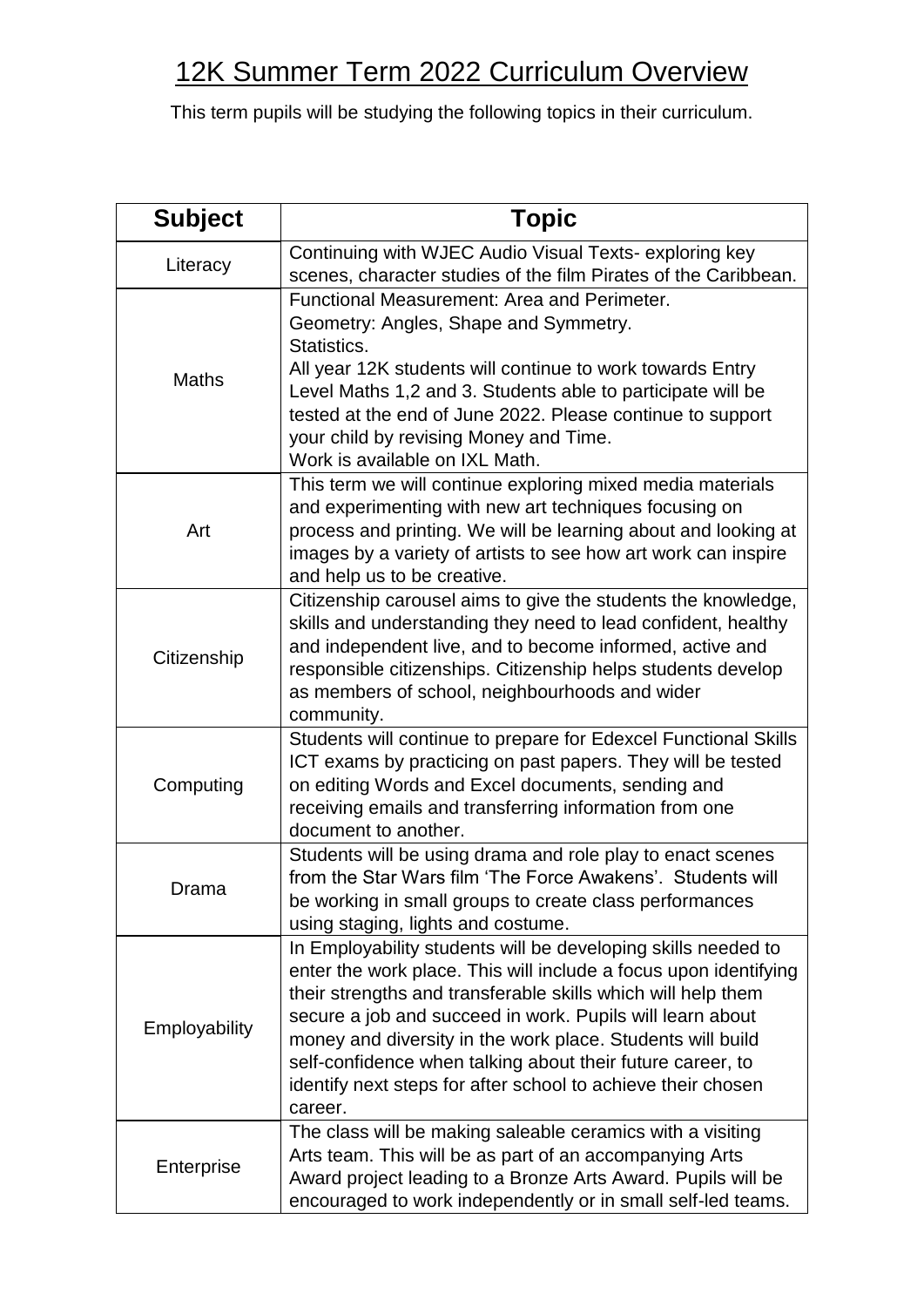## 12K Summer Term 2022 Curriculum Overview

This term pupils will be studying the following topics in their curriculum.

| Gym                   | They will develop an awareness of how their body feels after<br>exercise. Students will also improve their social skills through<br>teamwork and groups activities.                                                                                                                                                                                                                                                                                                                                                                                                                                                                                           |
|-----------------------|---------------------------------------------------------------------------------------------------------------------------------------------------------------------------------------------------------------------------------------------------------------------------------------------------------------------------------------------------------------------------------------------------------------------------------------------------------------------------------------------------------------------------------------------------------------------------------------------------------------------------------------------------------------|
| <b>Healthy Living</b> | This term, will continue on work developing healthy habits,<br>both mentally and physically. We will use journaling as a<br>means to track habits and make lifestyle changes. We will<br>also be thinking about work-life balance, and why this is<br>important at college and in the world of work.                                                                                                                                                                                                                                                                                                                                                          |
| Life Skills           | <b>Learning basic sewing skills</b><br>Students will be able to prepare for sewing.<br>Students will be able to sew using a basic stitch.<br>Students will be able to review the stitch.<br>Doing own laundry<br>Students will be able to identify a reason for washing clothes.<br>Students will be able to sort clothing into light and dark<br>colours.<br>Students will know the sequence of events for using a<br>washing machine.<br>Students will know what to do when the machine has<br>finished.<br>Students will be able to dry the clothes<br>Students will be able to put washing away.                                                          |
| <b>Music</b>          | Term 3 subject is 'Melody'. Students have so far covered<br>'Rhythm and Beats' in term 1 and 'Chords and playing as a<br>Group' in Term 2. This term, students will be concentrating on<br>using individual notes to both improvise freely and learn<br>structured famous tunes. They will use a combination of<br>virtual electronic simulated instruments plugged into the class<br>PA system as well as keyboards, guitars, xylophones and<br>even a theremin (think of the Doctor Who theme song). They<br>will also use a colour code system in order to begin reading<br>music and follow structure.                                                    |
| <b>Online Safety</b>  | Pupils will refocus on the importance using a variety of social<br>media platforms responsibly and gain confidence in being<br>safe when using the online world.                                                                                                                                                                                                                                                                                                                                                                                                                                                                                              |
| <b>PSHE</b>           | <b>Health and Well- being</b><br>Students will be exploring the role of the Internet in our life<br>and begin to recognise that it plays an increasingly big role<br>for both adults and children. They will be identifying the<br>positive and negative uses of the Internet but also to reflect<br>how much time they spend online. Students will learn how the<br>media influence their life. They will increase the awareness of<br>on-line safety and that the person online is not always who<br>they may think it is.<br>Students will discuss the minimum age for account holders on<br>social media sites and state their opinion - if they agree or |